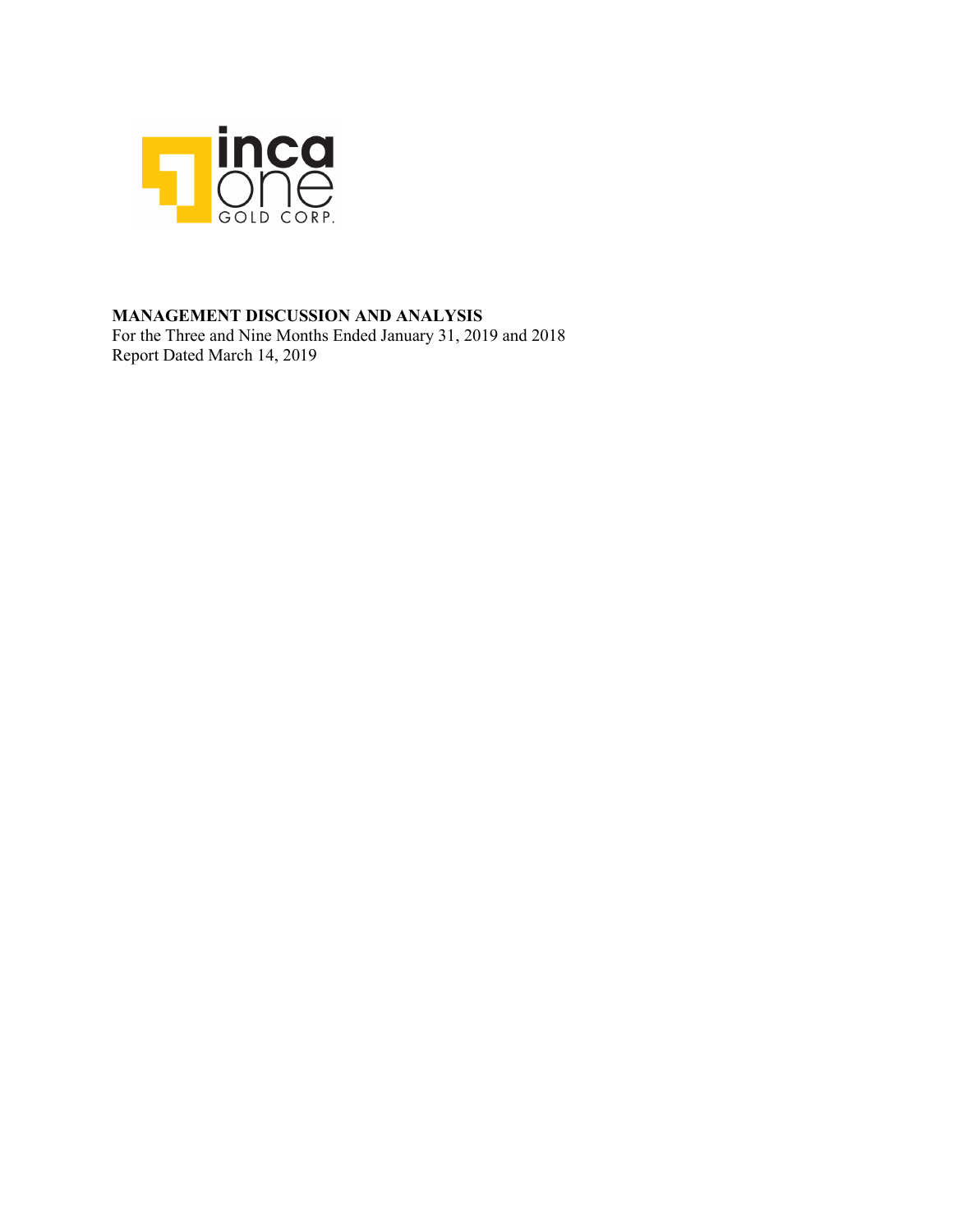Management Discussion & Analysis For the Three and Nine Months Ended January 31, 2019 and 2018

This Management's Discussion and Analysis ("MD&A") of Inca One Gold Corp. (the "Company" or "Inca One") has been prepared by management as of March 14, 2019, and should be read in conjunction with the Company's unaudited condensed interim consolidated financial statements for the three and nine months ended January 31, 2019 and 2018 and the related notes thereto. This MD&A has been reviewed and approved by the Board of Directors of the Company. Unless otherwise specified, all financial information has been prepared in accordance with International Financial Reporting Standards ("IFRS") as issued by the International Accounting Standards Board. All dollar amounts herein are expressed in United States Dollars unless stated otherwise. During the quarter ended July 31, 2018 ("Q1 2019"), the Company changed its presentation currency to the United States Dollar. References to CAD\$ are to Canadian dollars and references to restated ("Restated") financial information are to amounts previously reported in Canadian dollars.

This MD&A contains forward-looking statements and should be read in conjunction with the risk factors described in "**Risks and Uncertainties**" and "**Cautionary Statement on Forward-Looking Information**" at the end of this MD&A.

# **Description of the Business**

Inca One was incorporated on November 9, 2005 and is in the business of developing mineral processing operations in Peru, to service government permitted small scale miners. In recent years the Peruvian government instituted a formalization process for informal miners as part of its efforts to regulate their activities. The Company, has two Peruvian gold milling facilities ("Chala One" and "Kori One") with total permitted capacity of 450 tonnes per day ("TPD") and has been in commercial production since 2015. The Company purchases high grade gold mill feed from legally recognized Peruvian artisanal and small scale miners and processes the material for the export and sale of gold doré and refined gold.

The Company is actively evaluating other potential mineral projects including additional mineral processing operations.

Inca One is listed on the TSX Venture Exchange (the "TSX-V") under the symbol "IO", on the Frankfurt Stock Exchange under the symbol "SU9.F", and the Santiago Stock Exchange Venture under the symbol "IOCL".

# **Third Quarter 2019 Highlights and Key Business Developments**

- Gold sales during the three months ended January 31, 2019 ("**the Quarter**" or "**Q3 2019**") totaled 9,129 ounces compared to 2,226 ounces in the three months ended January 31, 2018 ("**Q3 2018**"), resulting in revenues of \$11.6 million (Q3 2018 – \$2.9 million).
- Gross operating margin for the Quarter was \$1.2 million, compared to a gross operating loss of \$0.2 million in Q3 2018.
- For the three months ended January 31, 2019, Inca One posted its first quarter of profits, with net income of \$0.03 million compared to a net loss of \$0.9 million in Q3 2018.
- During Q3 2019, the Company processed 16,300 tonnes (Q3 2018 5,254), an average of 177 TPD  $(Q3 2018 - 62 \text{ TPD})$  and gold production of 8,343 ounces  $(Q3 2018 - 2,331$  ounces).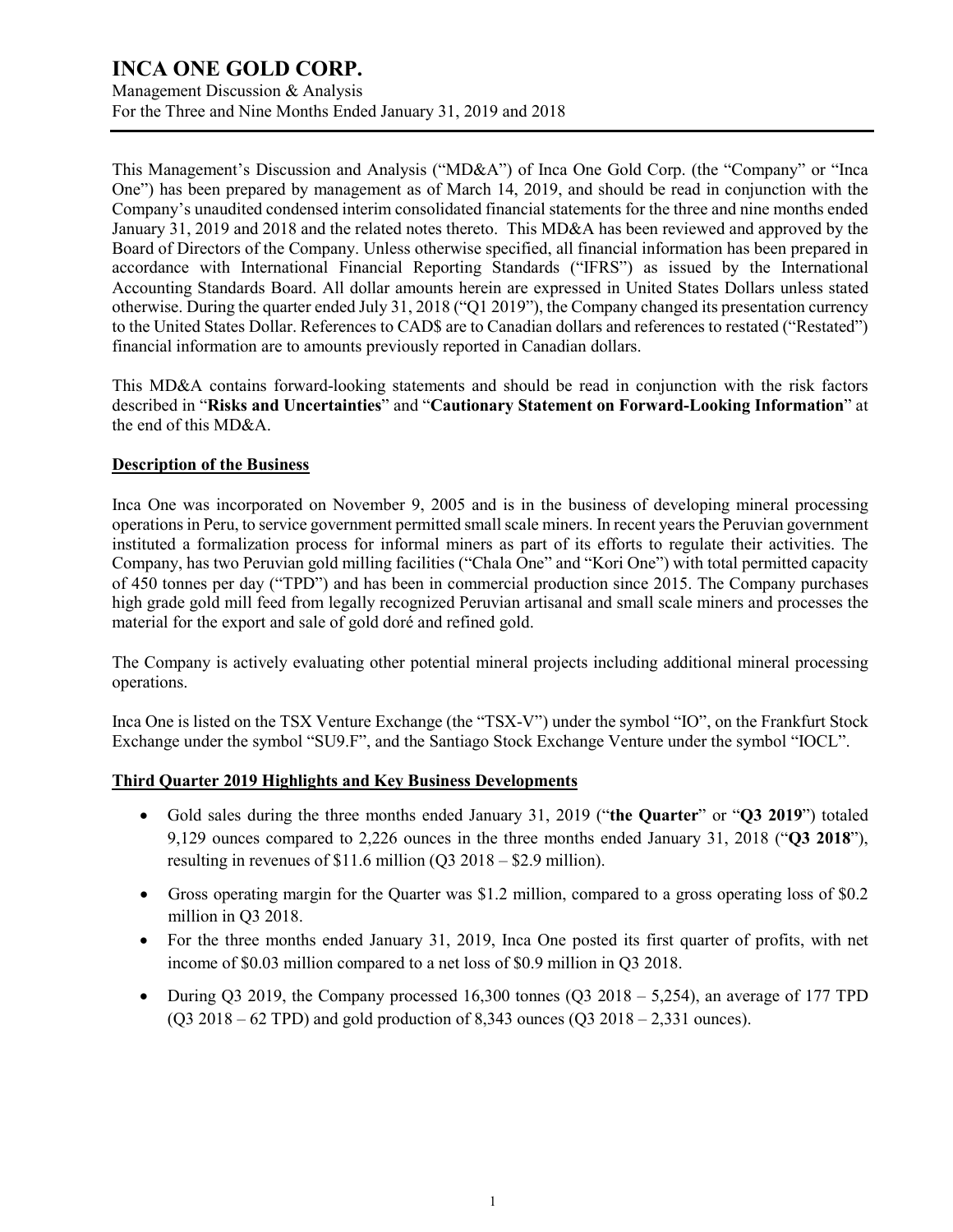# **Operational Highlights - Consolidated**

| <b>Quarter over Quarter</b><br>highlights                    | Q3<br>$2019^{(3)}$ | Q <sub>2</sub><br>$2019^{(2)}$ | Q1<br>2019 | Q <sub>4</sub><br>2018 | Q3<br>2018 | Variance<br>$\frac{0}{0}$<br>Q3 2019<br>to Q2<br>2019 | Variance<br>$\frac{0}{0}$<br>Q3 2019<br>to Q3<br>2018 |
|--------------------------------------------------------------|--------------------|--------------------------------|------------|------------------------|------------|-------------------------------------------------------|-------------------------------------------------------|
| Tonnes processed in period<br>(t)                            | 16,300             | 15,264                         | 9,404      | 6,699                  | 5,254      | 7%                                                    | 210%                                                  |
| Average daily processing<br>volume (t)                       | 177                | 187                            | 102        | 78                     | 62         | (5%)                                                  | 188%                                                  |
| Mineral grade processed<br>$(oz/t$ gold)                     | 0.57               | 0.54                           | 0.51       | 0.53                   | 0.48       | 7%                                                    | 20%                                                   |
| Gold production (oz)                                         | 8,343              | 7,238                          | 4,363      | 3,275                  | 2,331      | 15%                                                   | 258%                                                  |
| Gold sold (equivalent) (oz)                                  | 9,339              | 7,409                          | 4,324      | 2,658                  | 2,290      | 26%                                                   | 308%                                                  |
| Gold sold (oz)                                               | 9,129              | 7,118                          | 4,250      | 2,587                  | 2,226      | 28%                                                   | 310%                                                  |
| Silver sold (oz)                                             | 16,854             | 24,198                         | 6,491      | 5,664                  | 4,901      | $(30\%)$                                              | 244%                                                  |
| Sales revenue $(\$)$ <sup>(1)</sup>                          | 11,574,969         | 8,939,622                      | 5,645,321  | 3,533,048              | 2,947,100  | 29%                                                   | 293%                                                  |
| Cost of goods sold<br>("COGS") $($ \$) $^{(1)}$              | 10,410,518         | 8,703,606                      | 5,217,138  | 3,610,453              | 3,113,563  | 20%                                                   | 234%                                                  |
| Gross operating margin<br>(deficit) $($ ) $($ <sup>1</sup> ) | 1,163,280          | 236,016                        | 428,183    | (77, 405)              | (166, 463) | 393%                                                  | 799%                                                  |
| Gross operating margin %                                     | $10.0\%$           | 2.6%                           | 7.6%       | $(2.2\%)$              | $(5.6\%)$  | 281%                                                  | 278%                                                  |
| Revenue per tonne $(\$)$ <sup>(1)</sup>                      | 658                | 611                            | 701        | 551                    | 554        | 8%                                                    | 19%                                                   |
| Cost per tonne $(\$)$                                        | 592                | 595                            | 648        | 563                    | 586        | $(0.5\%)$                                             | $1\%$                                                 |
| Gross margin per tonne $(\$)$                                | 66                 | 16                             | 53         | (12)                   | (31)       | 313%                                                  | 313%                                                  |
| Average gold (equivalent)<br>price per oz sold (\$)          | 1,239              | 1,207                          | 1,306      | 1,329                  | 1,287      | 3%                                                    | (4%)                                                  |
| Cost per oz sold $(\$)$                                      | 1,115              | 1,175                          | 1,207      | 1,358                  | 1,360      | (5%)                                                  | (18%)                                                 |
| Gross margin per oz sold (\$)                                | 124                | 32                             | 99         | (29)                   | (73)       | 313%                                                  | 313%                                                  |
| Average London Close price<br>$(\$)$                         | 1,254              | 1,205                          | 1,274      | 1,330                  | 1,295      | 4%                                                    | (3%)                                                  |

(1) Amounts prior to Q1 2019 have been Restated to United States dollars.

(2) All amounts in Q2 2019 include amounts of Kori One for the period of August 21 to October 31, 2018 on a 100% basis.

(3) All amounts in Q3 2019 include amounts of Kori One on a 100% basis.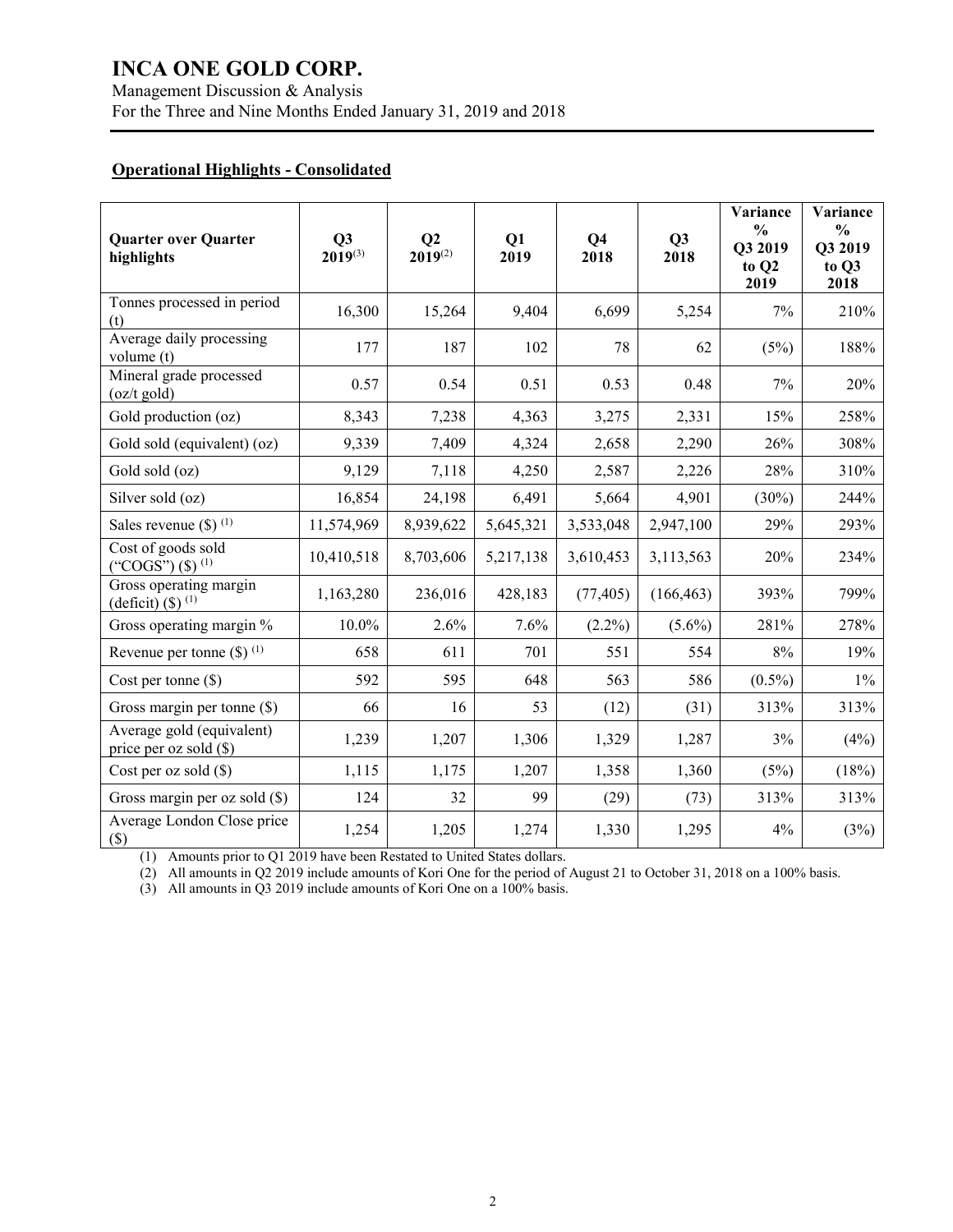# **Update on the Inegration of the Kori One Processing Facility in Peru**

On August 21<sup>st</sup>, 2018 the Company completed the acquisition of a 100% ownership of Anthem United Inc., which owns a 90.14% interest in the 350 TPD Kori One ore processing facility in Peru, from Equinox Gold Corp. ("Equinox") for cash and shares totaling approximately CAD\$16.6 million, less any IGV tax credits collected to the benefit of Inca One. Kori One is located approximately 50km from the Company's Chala One mineral processing plant and provides the Company with a platform for growth.

Kori One is a custom built, fully operational, industrial gold ore processing facility featuring a fully integrated carbon-in-leach gold circuit which is strategically situated in the Arequipa region of Peru. It is located at sea level, fully serviced by excellent infrastructure just 10 minutes from the Pan American Highway, within the Nazca-Ocona gold belt in Southern Peru. It is permitted for 350 TPD. Kori One was first commissioned in July 2015 and achieved commercial production on October 1, 2015. It has been servicing the small-scale mining sector of Peru for the past three years.

During the three months ended January 31, 2019, the Company completed the integration of the Kori One operations and has now realized on costs synergies of approximately \$75,000/month, related to the consolidation of its mineral purchasing teams, centralized desorption and reduction of senior management salaries and overhead in Lima.

# **Future Outlook**

With the integration of Kori One complete, the Company now has a platform for growth with 450 TPD of permitted capacity, establishing itself as the largest publicly listed gold processing company in Peru with respect to permitted capacity. Chala One continues to operate at or near it's permitted capacity of 100 TPD and the Company believes that it has the working capital, at current gold prices, to operate Kori One profitably at approximately 100 to 150 TPD.

Upon taking control of the day to day management of Kori One in late August, the Company rolled out a new pricing program to align Kori One mineral purchasing with that of Chala One. The Company believes that the new pricing program at Kori One has created a solid and profitable supplier base from which to grow. Additionally, as it relates to mineral purchasing, several mineral suppliers from both plants have been rerouted to the other in order to minimize transportation and logistic costs and maximize delivery efficiency. The Company's mineral purchasing team has a detailed plan for ramping up production at Kori One to 100 to 150 TPD within three to six months.

During Q3 2019 the Company purchased a Loader and an ore truck for transporting mineral and supplies, which has reduced the monthly operating cost at Kori One by approximately \$0.03 million. The Company is continuing its efforts to reduce costs and is looking at options for a centralized purchasing team and a restructuring of the Peruvian entities to maximize efficiencies and minimize taxes.

In addition to the cost savings and synergies, the Company believes that having Equinox as a new significant and supportive long-term shareholder will enhance Inca One's scale and capital markets profile. Equinox is a leader in the mining space and now holds approximately 19.99% of the common shares of the Company.

With working capital in excess of \$3.6 million, the Company believes that it can ramp up production to 200 to 250 TPD at current gold prices and at the same time allow for organic growth. The Company is optimistic that the operations at both Chala One and Kori One will continue to build on this very positive Q3 2019 and achieve ongoing profitability.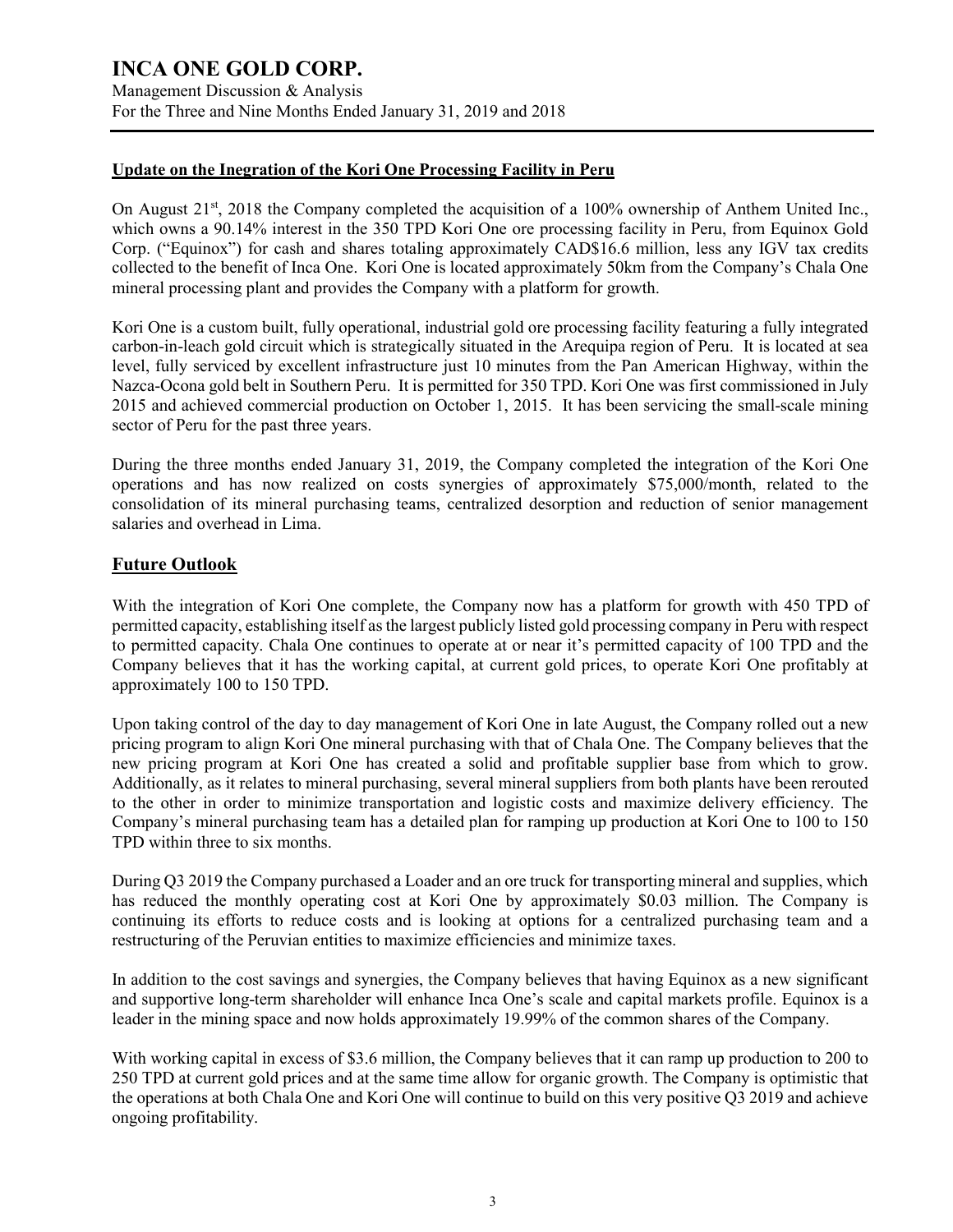Management Discussion & Analysis For the Three and Nine Months Ended January 31, 2019 and 2018

# **Selected Quarterly and Annual Information**

The following selected financial data with respect to the Company's financial condition and results of operations has been derived from the unaudited condensed interim consolidated financial statements of the Company for the three months ended January 31, 2019, October 31, 2018 and July 31, 2018 as applicable. The selected financial data should be read in conjunction with those financial statements and the notes thereto.

|                                                 | Three months ended |               |             |
|-------------------------------------------------|--------------------|---------------|-------------|
|                                                 | January 31,        | October 31,   | July 31,    |
|                                                 | 2019               | 2018          | 2018        |
|                                                 | S                  | S             |             |
| Revenue                                         | 11,574,969         | 8,939,622     | 5,645,321   |
| Cost of goods sold                              | (10, 410, 518)     | (8,703,606)   | (5,217,138) |
| Gross margin (deficit)                          | 1,164,451          | 236,016       | 428,183     |
| Finance and other expense, net                  | (329, 324)         | (421, 946)    | (96,682)    |
| Net income (loss) for the period                | 29,793             | (1,132,371)   | (186, 479)  |
| Net income (loss) per share (basic and diluted) | 0.00               | (0.00)        | (0.00)      |
| Other comprehensive income (loss)               | 39,805             | (1, 125, 924) | (129, 891)  |

|                             | Three months ended                     |            |           |  |
|-----------------------------|----------------------------------------|------------|-----------|--|
|                             | July 31,<br>October 31,<br>January 31, |            |           |  |
|                             | 2019                                   | 2018       | 2018      |  |
|                             |                                        |            |           |  |
| Total assets                | 21, 251, 543                           | 21,094,908 | 8,597,041 |  |
| Total current liabilities   | 5,090,192                              | 5,442,586  | 2,784,438 |  |
| Total long term liabilities | 8,522,216                              | 8,337,432  | 2,713,920 |  |

The following table sets out selected quarterly financial data from the Company's unaudited quarterly financial statements for the last eight quarters.

| <b>Quarter ended</b>            | <b>Working</b><br>capital<br>(deficiency) | <b>Total assets</b> | Long term<br><b>liabilities</b> | Net income<br>(loss) | <b>Basic loss</b><br>per share |
|---------------------------------|-------------------------------------------|---------------------|---------------------------------|----------------------|--------------------------------|
|                                 |                                           | \$                  | \$                              | \$                   |                                |
| <b>January 31, 2019</b>         | 3,695,305                                 | 21, 251, 543        | 8,522,216                       | 29,703               | 0.00                           |
| October 31, 2018                | 3,010,284                                 | 21,094,908          | 8,337,432                       | (1,132,371)          | (0.00)                         |
| July 31, 2018                   | 727,893                                   | 8,597,041           | 2,713,920                       | (186, 479)           | (0.00)                         |
| April 30, 2018 <sup>(1)</sup>   | 776,225                                   | 9,468,096           | 2,788,264                       | (1,112,921)          | (0.01)                         |
| January 31, 2018 <sup>(1)</sup> | (578, 013)                                | 8,976,399           | 1,511,505                       | (879, 833)           | (0.01)                         |
| October 31, 2017 <sup>(1)</sup> | (1,604,808)                               | 7,858,765           | 1,394,355                       | (742, 652)           | (0.01)                         |
| July 31, 2017 $(1)$             | 528,351                                   | 7,949,362           | 3,499,863                       | (435, 187)           | (0.01)                         |
| April 30, 2017 <sup>(1)</sup>   | 220,383                                   | 7,060,394           | 3,263,980                       | (706, 915)           | (0.01)                         |

(1) Amounts previous to Q1 2019 have been Restated to United States dollars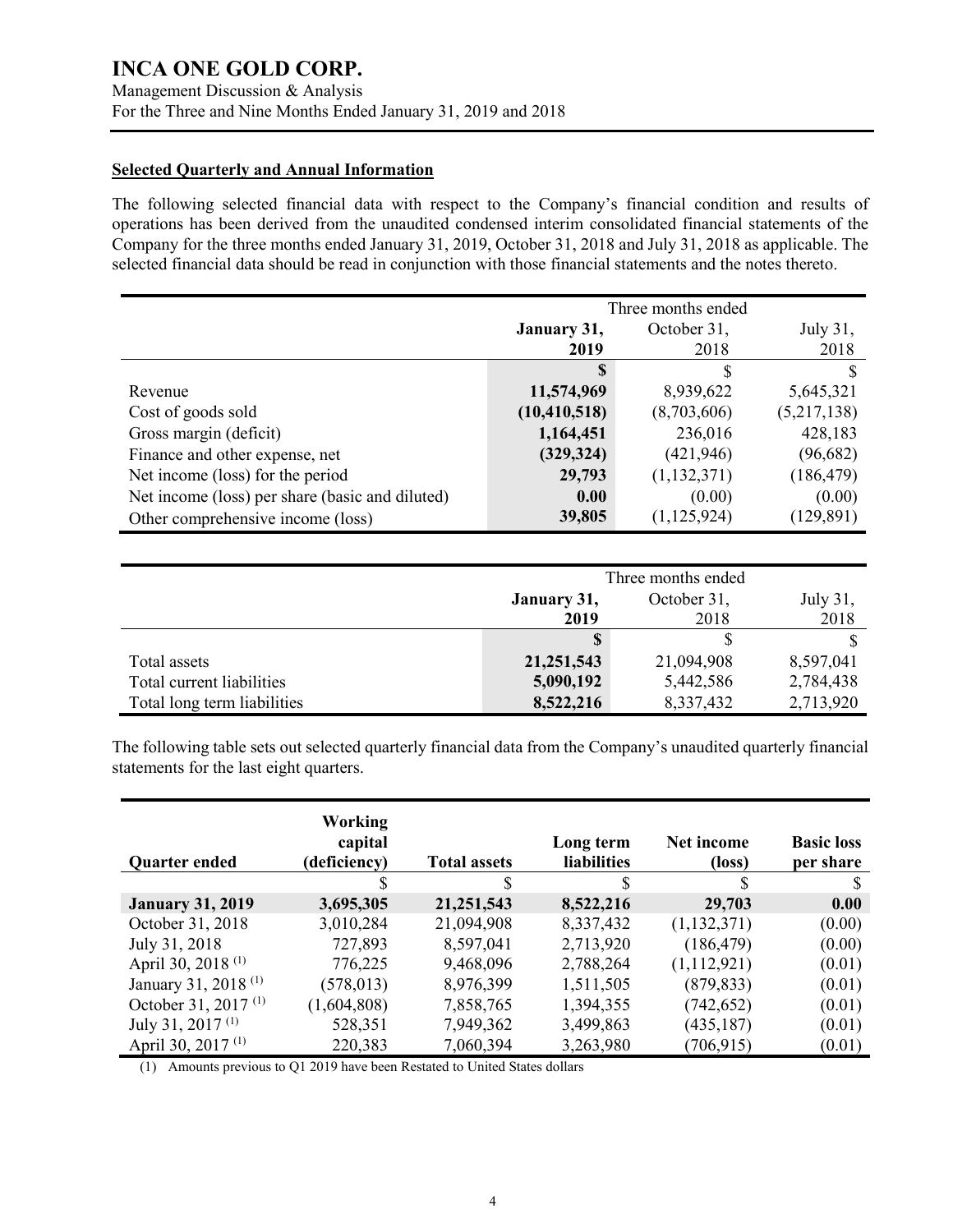# **Results of Operations**

# **Three months ended January 31, 2019 compared to three months ended January 31, 2018**

Revenue for Q3 2019 was \$11.6 million (Q3 2018 - \$2.9 million) and cost of goods sold was \$10.4 million (Q3 2018 – \$3.1 million) resulting in a gross operating margin of \$1.2 million (Q3 2018 – gross operating deficit of \$0.2 million). The gross operating margin improved mainly due to the increase of gold ounces sold to 9,129 when compared to 2,226 in Q3 2018 which resulted in gross margin per ounce of \$124, an increase of \$197 per ounce compared to a loss of \$73 per ounce in Q3 2018.

During Q3 2019, the Company reported a net income of \$0.03 million, an increase of \$0.9 million compared to a net loss of \$0.9 million during Q3 2018. This change is partially explained by the combination of the increase in operating margin of \$1.3 million (Q3 2019 operating margin of \$1.2 million compared to Q3 2018 operating deficit of \$0.1 million) and:

- The increase in corporate and administrative expenses of \$0.2 million (Q3 2019 \$0.8 million compared to Q3 2018 - \$0.6 million) is mainly attributable to the increase in overhead related to Anthem for the period August 21, 2018 to January 31, 2019.
- The increase in finance expenses by \$0.17 million (Q3 2019 \$0.3 million compared to Q3 2018 \$0.15 million) primarily attributable to the fair value adjustment of the Company's financial liabilities.

# **Nine months ended January 31, 2019 compared to nine months ended January 31, 2018**

Revenue for YTD Q3 2019 was \$26.2 million (YTD Q3 2018 - \$9.7 million) and cost of goods sold was \$24.3 million (YTD Q3 2018 – \$9.9 million) resulting in a gross operating margin of \$1.8 million (YTD Q3 2018 – gross operating deficit of \$0.24 million). The gross operating margin improved mainly due to the increase of gold ounces sold to 20,497 when compared to 7,528 in YTD Q3 2018 which resulted in gross margin per ounce of \$89, an increase of \$131 per ounce compared to a loss of \$42 per ounce in Q3 2018.

During YTD Q3 2019, the Company reported a net loss of \$1.3 million, a decrease in loss of \$0.8 million compared to a net loss of \$2.1 million during YTD Q3 2018. This change is partially explained by the combination of the increase in operating margin of \$2.1 million (YTD Q3 2019 operating margin of \$1.8 million compared to YTD Q3 2018 operating deficit of \$0.3 million) and:

- The increase in corporate and administrative expenses of \$0.42 million (YTD Q3 2019 \$2.05 million compared to YTD Q3 2018 - \$1.63 million) which reflects the increase in overhead attributable to Anthem for the period August 21, 2018 to January 31, 2019.
- The increase in finance expenses by \$0.39 million (YTD Q3 2019 \$0.85 million compared to YTD Q3 2018 - \$0.46 million) primarily attributable a fair value adjustment of the Company's financial liabilities.
- The decrease in reversals of impairment on restructuring of \$0.27 (YTD O3 2019 \$nil compared to YTD Q3 2018 - \$0.27 million) and,
- One time cost of \$0.22 million in business development expenses related to the acquisition of Anthem.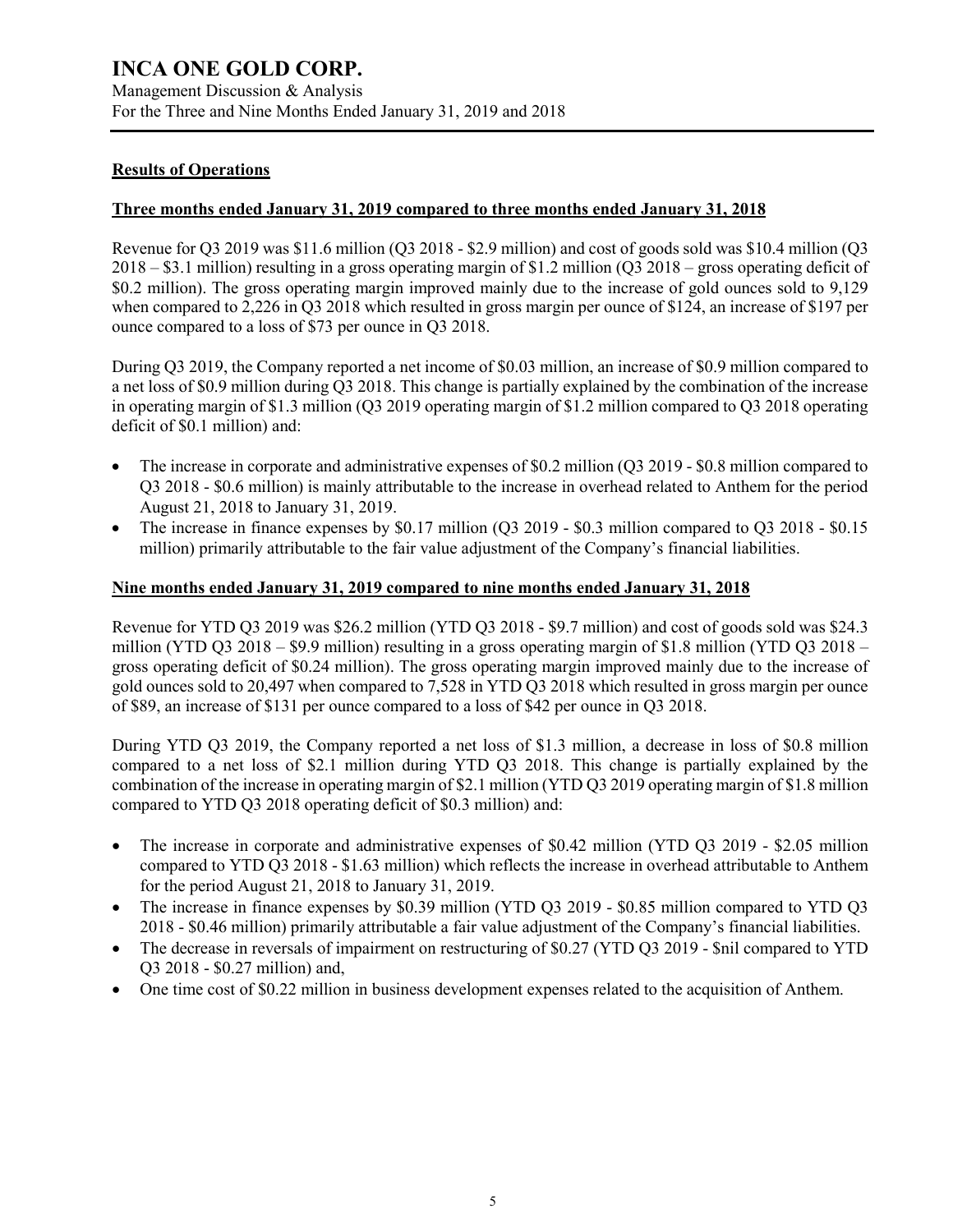Management Discussion & Analysis For the Three and Nine Months Ended January 31, 2019 and 2018

#### **Liquidity and Capital Resources**

As at January 31, 2019, the Company has financed its operations and met its capital requirements primarily through the re-investment of operational cash flows at both the Chala One and the Kori One plants, through debt and the issuance of capital stock by way of private placements. The Company had cash of \$1.7 million at January 31, 2019, representing an increase of \$1.4 million compared with cash of \$0.3 million at April 30, 2018.

The Company reported working capital of \$3.7 million at January 31, 2019 as compared to a working capital of \$0.7 million at April 30, 2018.

Management intends to fund operating and administration costs and debt and debt service costs over the year with the proceeds from gold doré and refined gold sales at the Company's Chala One and Kori One plants, from debt and equity financing and proceeds from option and warrant exercises. Notwithstanding these proceeds the Company expects to continue to be dependent on its capital resources which are largely determined by the strength of the junior resource markets, by the status of the Company's projects in relation to these markets and by its ability to compete for investor support of its projects.

# *Promissory Notes Payable*

As a result of the acquisition of Anthem and Kori One, the Company issued Promissory Notes payable to Equinox as follows:.

- CAD\$7.5 million payable to Equinox in three equal payments of CAD\$2.5 million on the first, second and third anniversaries of the completion of the Purchase Agreement to be paid in cash or Inca One Shares at the discretion of Inca One, based on the higher of CAD\$0.065 per share and the preceding 20-day volume weighted average price of Inca One Shares, subject to Equinox's ownership of Inca One Shares not exceeding 19.99% of the outstanding Inca One Shares (the "Equinox Ownership Limit").
- CAD\$1.5 million payment to Equinox in cash on the second anniversary of the completion of the Purchase Agreement.
- Payment in cash to Equinox on or before the third anniversary of the completion of the Purchase Agreement for the difference between the amount of working capital at closing and \$3 million and certain payments related to outstanding value-added taxes receivable by Kori One, subject to receipt.

The first payment of CAD\$2.5 million is due on August 21, 2019 and will be paid in either cash, shares or some combination of both.

# *Debt Restructuring and Debt Settlement*

As a result of the Restructuring and Debt Settlement of CAD\$2.7 million, on March 29, 2018 the Company issued a CAD\$1.6 million secured debenture with a maturity date on September 1, 2021, which bears an interest rate of 11% per annum, and has priority security over the assets of the Company (the "CAD Secured Debenture"). Principal is due on maturity, and the Company is required to make quarterly interest payments commencing on September 1, 2018. Accrued interest of \$0.01 million has been included in accounts payable at January 31, 2019.

On September 7 2018, the Company renegotiated the terms of a \$0.3 million secured debentures extending the term to maturity for an additional 24 months to August 31, 2020. Interest of 11% per annum is payable in six equal installments commencing May 31, 2019. Accrued interest of \$0.03 million has been included in accounts payable at January 31, 2019.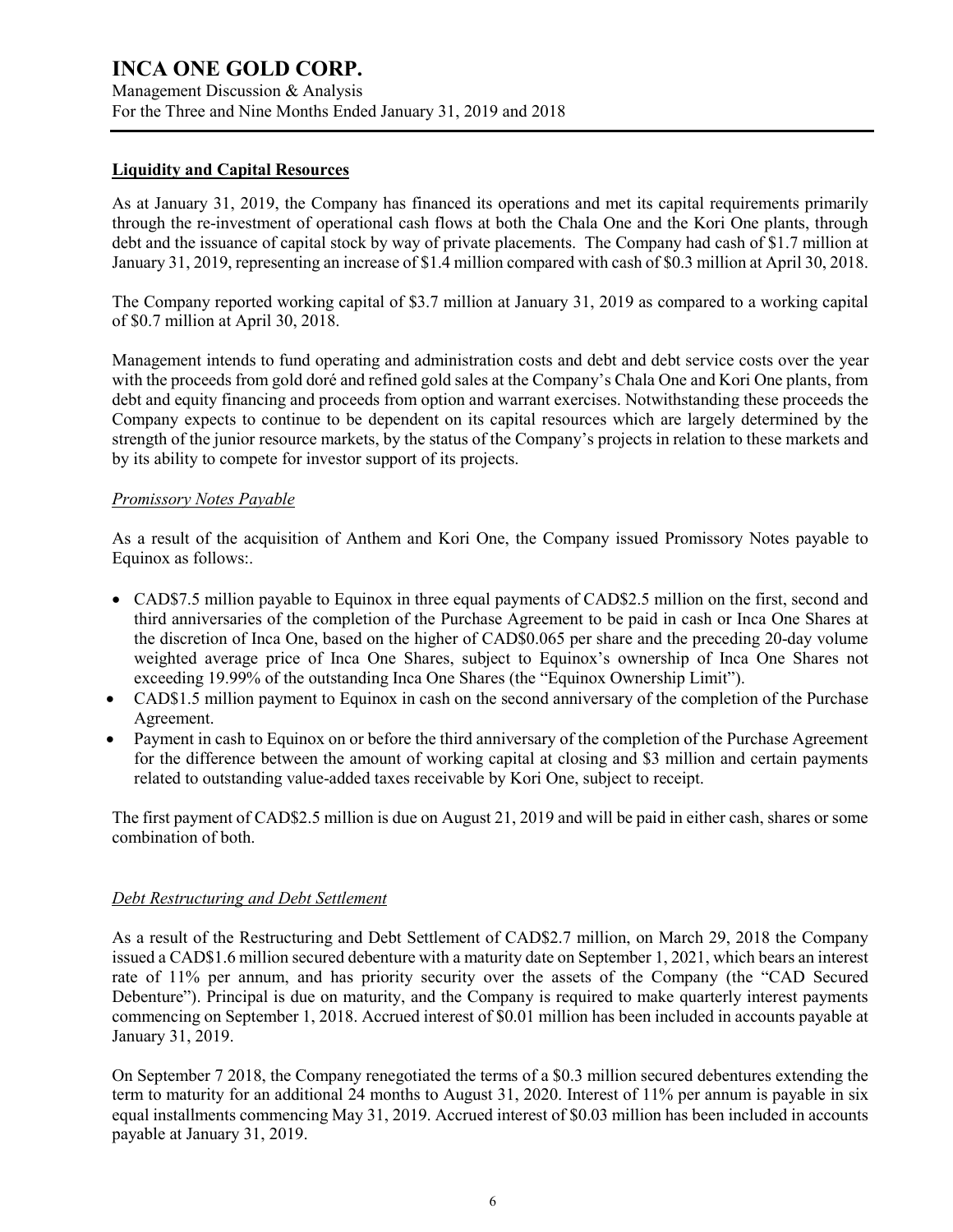#### Share Issuances

On August 21,2018 the Company issued 110,050,225 shares as consideration for the acquisition of Anthem United Inc.

During the nine months ended January 31, 2019, 6,433,335 common shares were issued for proceeds of \$43,522 on the exercise of 833,334 stock option at \$0.06 per share and \$236,213 on the exercise of 5,600,001 stock option at \$0.05 per share.

#### **Summary of Outstanding Share Data**

As at the date of this MD&A, the Company had 262,910,112 common shares issued and outstanding, 22,912,857 share-based options and 84,810,309 warrants outstanding (with exercise prices ranging between CAD\$0.05 and CAD\$3.01 per share). The fully diluted shares outstanding at the date of this MD&A is 370,633,278.

# **Transactions with Related Parties**

#### **(a) Related Party Transactions**

The Company's related parties consist of the Company's directors, officers, former officers and companies associated with these individuals including the following:

- A company owned by Edward Kelly, the Company's CEO (also a director).
- A company controlled by Oliver Foeste, the Company's former CFO.
- A company owned by Mark Wright, the Company`s VP Operations & New Projects.

The following expenditures were charged by related parties during the three and nine months ended January 31, 2019 and 2018:

|                                          | Three months ended<br>January 31, |         | Nine months ended<br>January 31, |         |
|------------------------------------------|-----------------------------------|---------|----------------------------------|---------|
|                                          | 2019                              | 2018    | 2019                             | 2018    |
|                                          |                                   |         | \$                               |         |
| Accounting and professional fees         | ۰                                 |         |                                  | 20,058  |
| Management, salaries and consulting fees | 75,203                            | 94,715  | 228,589                          | 259,012 |
| Director fees                            | 7,299                             | 8,729   | 22,199                           | 20,930  |
| Share-based payments                     | 41,076                            | 15,051  | 88,560                           | 36,082  |
| Rent                                     |                                   |         |                                  | 14,237  |
|                                          | 123,578                           | 118,495 | 339,348                          | 350,319 |

Accounting and professional fees were paid to a company controlled by the former CFO. Consulting and management fees were paid to companies controlled by the CEO, former CFO and VP Operations & New Projects. Finance costs on interest bearing debt instruments were paid or accrued to companies controlled by the CEO and to a company controlled by a director. Office rent was paid or accrued to a company controlled by the former CFO.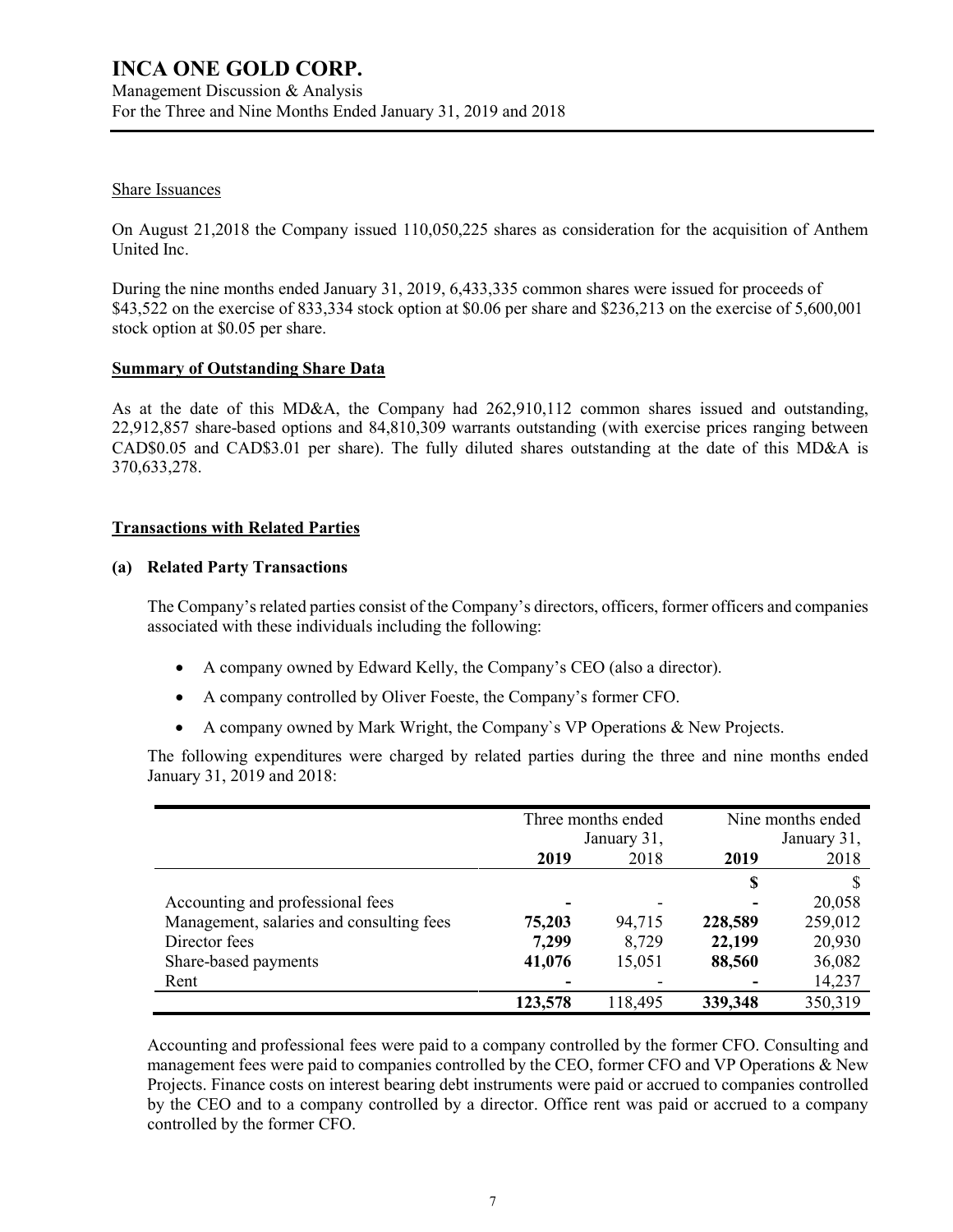# **(b) Compensation of Key Management Personnel**

The Company's key management personnel have authority and responsibility for planning, directing and controlling the activities of the Company and includes the Directors, CEO, CFO, former CFO and VP Operations & New Projects. Compensation in respect of services provided by key management consists of consulting and management fees paid to companies controlled by the CEO, former CFO and VP Operations & New Projects, accounting fees paid to companies controlled by a director or company controlled by the former CFO, and by the issue of options. The compensation for key management personnel paid as management, accounting and former CFO fees was for the three and nine months ended January 31, 2019 and 2018 as follows:

|                      | Three months      |         | Nine months       |         |  |
|----------------------|-------------------|---------|-------------------|---------|--|
|                      | ended January 31, |         | ended January 31, |         |  |
|                      | 2019<br>2018      |         | 2019              | 2018    |  |
|                      |                   |         | S                 |         |  |
| Management fees      | 75,203            | 77,924  | 137,153           | 186,044 |  |
| <b>Salaries</b>      | 30,110            | 47,050  | 91,436            | 72,968  |  |
| Share-based payments | 41,076            | 15,051  | 88,560            | 36,082  |  |
|                      | 146,389           | 140,025 | 317,149           | 295,094 |  |

#### **(c) Related Party Balances**

All related party balances payable, including for business expenses reimbursements, interim advances to the Company, annual bonuses as approved by the board of directors, and forservices rendered as at January 31, 2019 are non-interest bearing and payable on demand, and are comprised of \$3,843 (April 30, 2018 - \$121,206) payable to the CEO and a company controlled by the CEO, \$24,351 (April 30, 2018 - \$24,392) payable to the VP Operations & New Projects or a company controlled by the VP Operations & New Projects, \$4,749 (April 30, 2018 - \$85,006) payable to the CFO and \$3,280 receivable, net of \$20,251 payable (April 30, 2018 – \$20,251 receivable , net of 38,178 payable) to the Directors or companies controlled by the Directors.

# **Commitments**

In addition to the commitments in connection with the Company's financings, the Company has:

- a three-year rent agreement for its corporate office in Lima, Peru, with a monthly payment of \$3,574 and termination date on July 31, 2021, and
- a five-year rent agreement for its corporate office in Vancouver, Canada with a monthly payment of CAD\$3,726 and termination date on July 31, 2023.

During the three and nine months ended January 31, 2019 the Company had commitments through a financial liability to sell approximately 742 ounces of gold doré to a third party, which would be settled at a future date in either cash or through the delivery of gold. At January 31, 2019, the fair value of amount owing under these contracts at the gold spot rate were \$981,852 (April 30, 2018 - \$974,394) and is included in derivative financial liability.

As at January 31, 2019 the Company had commitments to sell approximately 466 ounces of gold doré to third parties, which was settled subsequent to January 31, 2019 through the delivery of gold. At January 31, 2019 the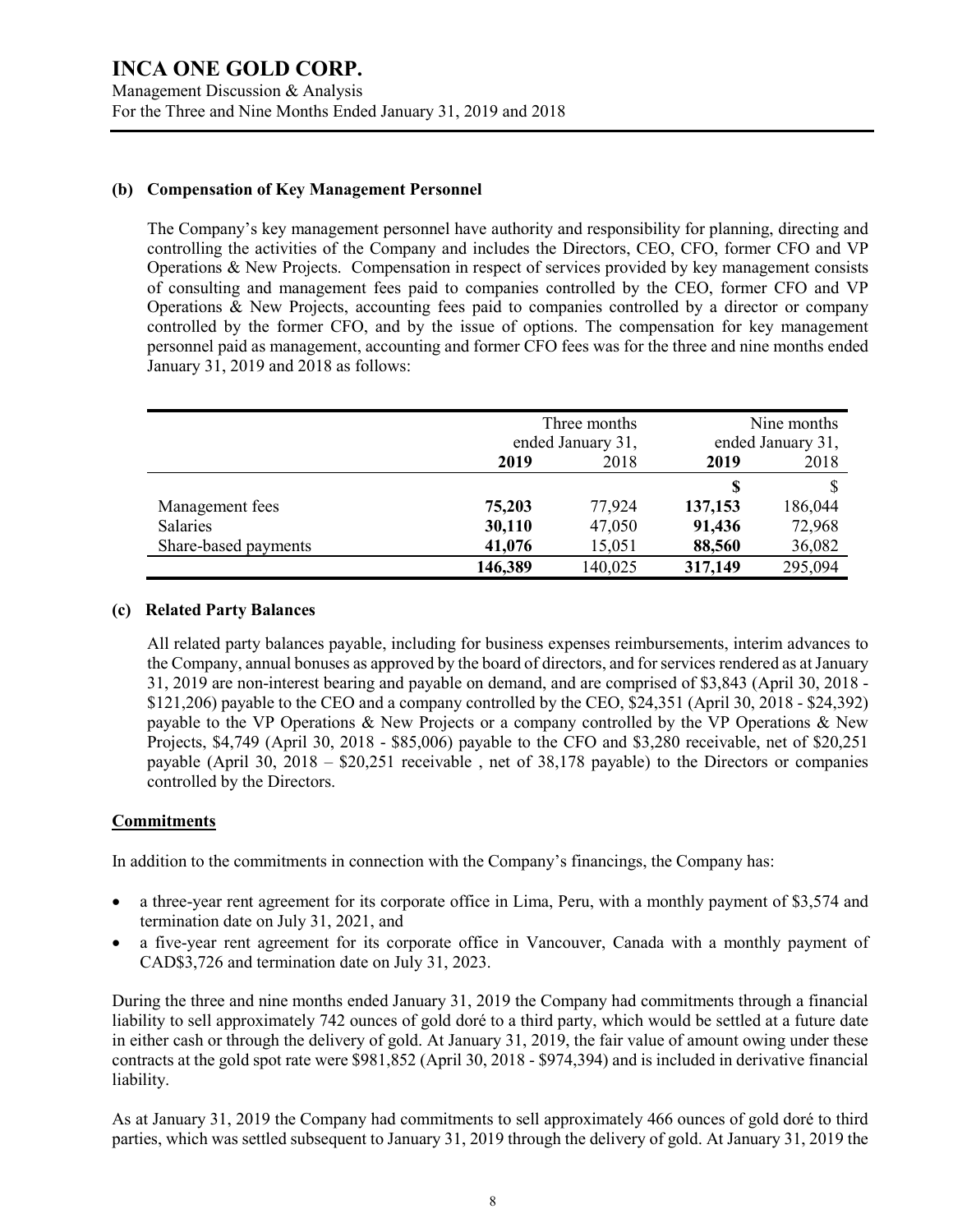fair value of these commitments is \$564,428. Additionally, the Company received advances of \$500,000 to be offset against future sales of gold doré. Both amounts, totaling \$1,067,428 (April 30, 2018 - \$1,064,585) have been included as current deferred revenues.

A summary of undiscounted liabilities and future operating commitments at January 31, 2019 are as follows:

|                                                   |              | Within One | One to Five |
|---------------------------------------------------|--------------|------------|-------------|
|                                                   | <b>Total</b> | Year       | Years       |
| <b>Maturity analysis of financial liabilities</b> | S            | S          | S           |
| Accounts payable and accrued liabilities          | 2,238,446    | 2,238,446  |             |
| Secured debentures                                | 1,467,361    |            | 1,467,361   |
| Promissory notes                                  | 6,726,008    | 1,784,318  | 4,941,690   |
|                                                   | 10,431,815   | 4,022,764  | 6,409,051   |
| <b>Commitments</b>                                |              |            |             |
| Office lease rental                               | 260,310      | 76,908     | 183,402     |
| Gold sale deferred revenue                        | 1,067,428    | 1,067,428  |             |
| Derivative financial liability                    | 981,852      |            | 981,852     |
| Asset retirement and reclamation obligations      | 1,131,313    |            | 1,131,313   |
|                                                   | 3,440,903    | 1,144,336  | 2,296,567   |
|                                                   | 13,872,718   | 5,167,100  | 8,705,618   |

#### Contingent Debenture

As a result of the 2016 Restructuring and Debt Settlement, the Company issued a \$0.78 million contingent debenture certificate (the "Contingent Debenture"), which only becomes payable on the date that the Company achieves two production milestones including (i) achieving 300 tonnes per day mineral processing capacity in Peru, and (ii) achieving three months of 200 tonnes per day average daily production. Upon re-instatement, the Contingent Debenture will have a 12% annual interest rate paid quarterly in arrears, twelve month term to maturity, certain early redemption features, and a general security agreement will be issued. If the performance milestones are not achieved before August 31, 2026, the Contingent Debenture will be cancelled.

As at January 31, 2019 the value of the contingent debenture was \$nil. However, the first milestone of 300 tonnes per day mineral processing capacity in Peru was achieved as a result of the acquisition of Anthem.

# **Off-Balance Sheet Arrangements**

The Company has not entered into any off-balance sheet arrangements.

# **Critical Accounting Policies and Estimates**

The preparation of the Company's consolidated financial statements in accordance with IAS 1, *Presentation of Financial Statements*, requires management to make certain critical accounting estimates and to exercise judgment that affect the accounting policies and the reported amounts of assets, liabilities and disclosure of contingent assets and liabilities at the date of the consolidated financial statements and reported amounts of revenues and expenses during the reporting period. Estimates and assumptions are continually evaluated based on historical experience and other factors, including expectations of future events that are believed to be reasonable under the circumstances. In the future, actual experience may differ from these estimates and assumptions. Revisions to accounting estimates are recognized in the period in which the estimates are revised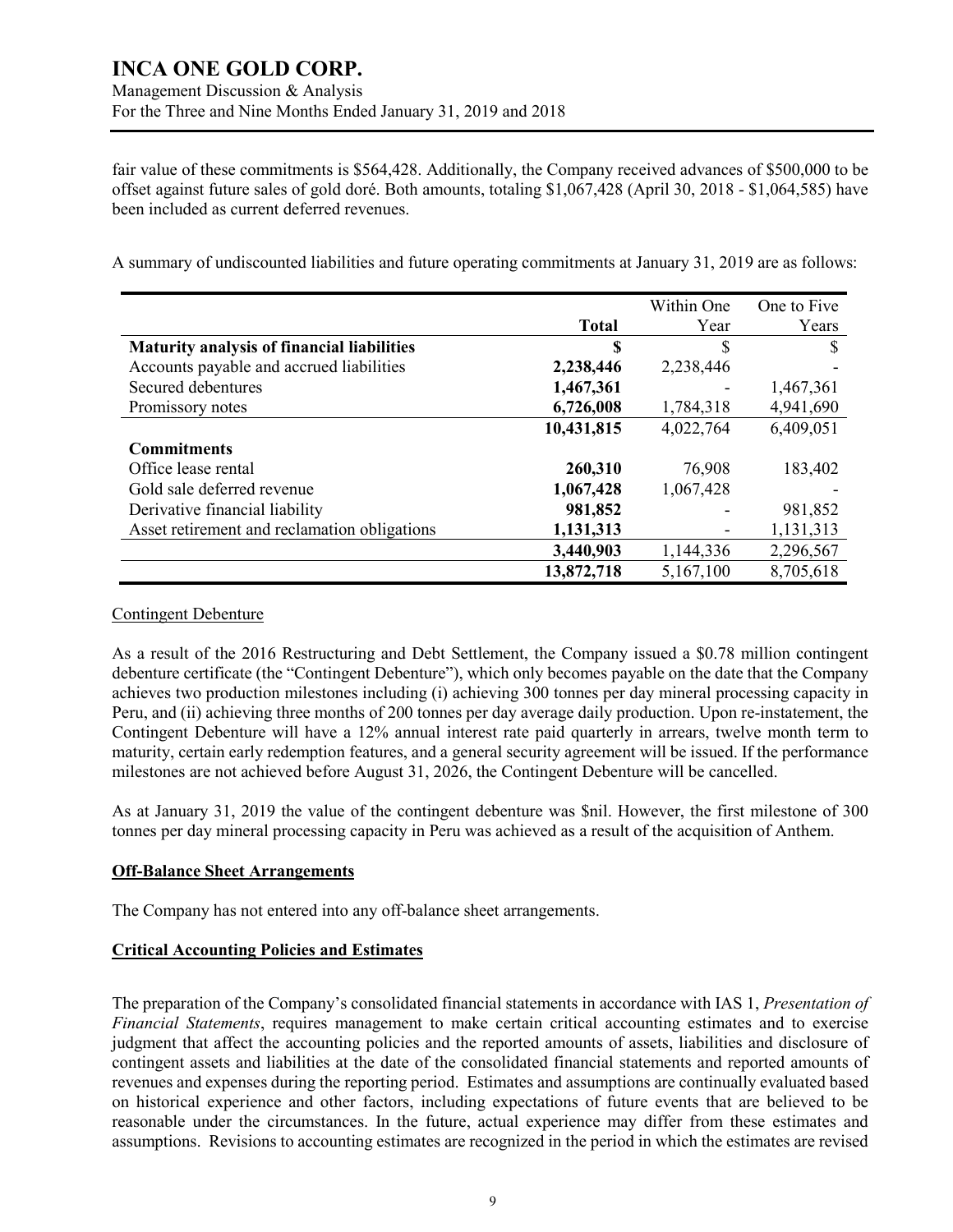Management Discussion & Analysis For the Three and Nine Months Ended January 31, 2019 and 2018

and in any future periods affected. Uncertainty about these assumptions and estimates could result in outcomes that require a material adjustment to the carrying amounts of assets or liabilities in future periods.

Significant accounting judgments that Management has made in the process of applying accounting policies which it considers have had the most significant effect on the amounts recognized in the consolidated financial statements include, but are not limited to going concern, title to and economic recoverability and probability of future economic benefits of exploration and evaluation assets, date of commencement of commercial production, and determination of functional currency. Management considers the areas currently requiring a significant degree of estimation and assumption and which have a significant risk of resulting in a material adjustment to the carrying amount of assets and liabilities within the next financial year, to include, but not be limited to, the value attributed to share-based compensation, promissory notes payable, secured debentures and debentures with warrants, marketable securities, long term receivable, asset retirement and reclamation obligation, and deferred taxes.

These accounting policies and estimates are further discussed in the Company's annual audited consolidated financial statements at April 30, 2018 and condensed interim consolidated financial statements at January 31, 2019.

# **Risks and Uncertainties**

Mineral processing and natural resources exploration, development, and production involve a number of business risks, some of which are beyond the Company's control. These can be categorized as operational, financial and regulatory risks.

#### *Operational Risks:*

The Company continuously monitors and responds to changes in operational risks, such as those noted below, and seeks to adhere to all regulations governing its operations.

Mineral Supply: The Company may not be able to source sufficient mill feed to economically operate both the Chala One and Kori One plants. In particular, the Company currently sources material exclusively from third party sources and faces a competitive marketplace for purchase of supply from Peruvian government-approved mineral sources. Consequently, the Company does not have control over the mineral grade, metallurgical recovery, nor quantities received, noting that the Company mitigates this risk by working with minimum cut-off purchase grades, providing fair terms to their customers, and sourcing material form established suppliers to ensure best efficiency and profitability of its plant operation.

Production Schedules: In relation to the mineral supply risks, no assurances can be provided that production schedules at the Chala Plant, and the related operating margins and cash flows, are achieved, noting that failure to meet these schedules can have an adverse impact on the Company's profitability, results of operations, cash flows, and overall financial conditions.

Qualified Staff: Due to the competitive marketplace, the Company may have difficulty in hiring and retaining skilled employees and contractors to source sufficient mineral feed, operate the Chala Plant effectively (noting the diversity of mill feed received), and effectively administer the Peruvian permitting, compliance, exportation, and regulatory functions.

Regulations, Permits, and Hazards: The Company must also manage changing governmental laws and regulations, and the Company cannot guarantee title to its properties and permits. The Company must also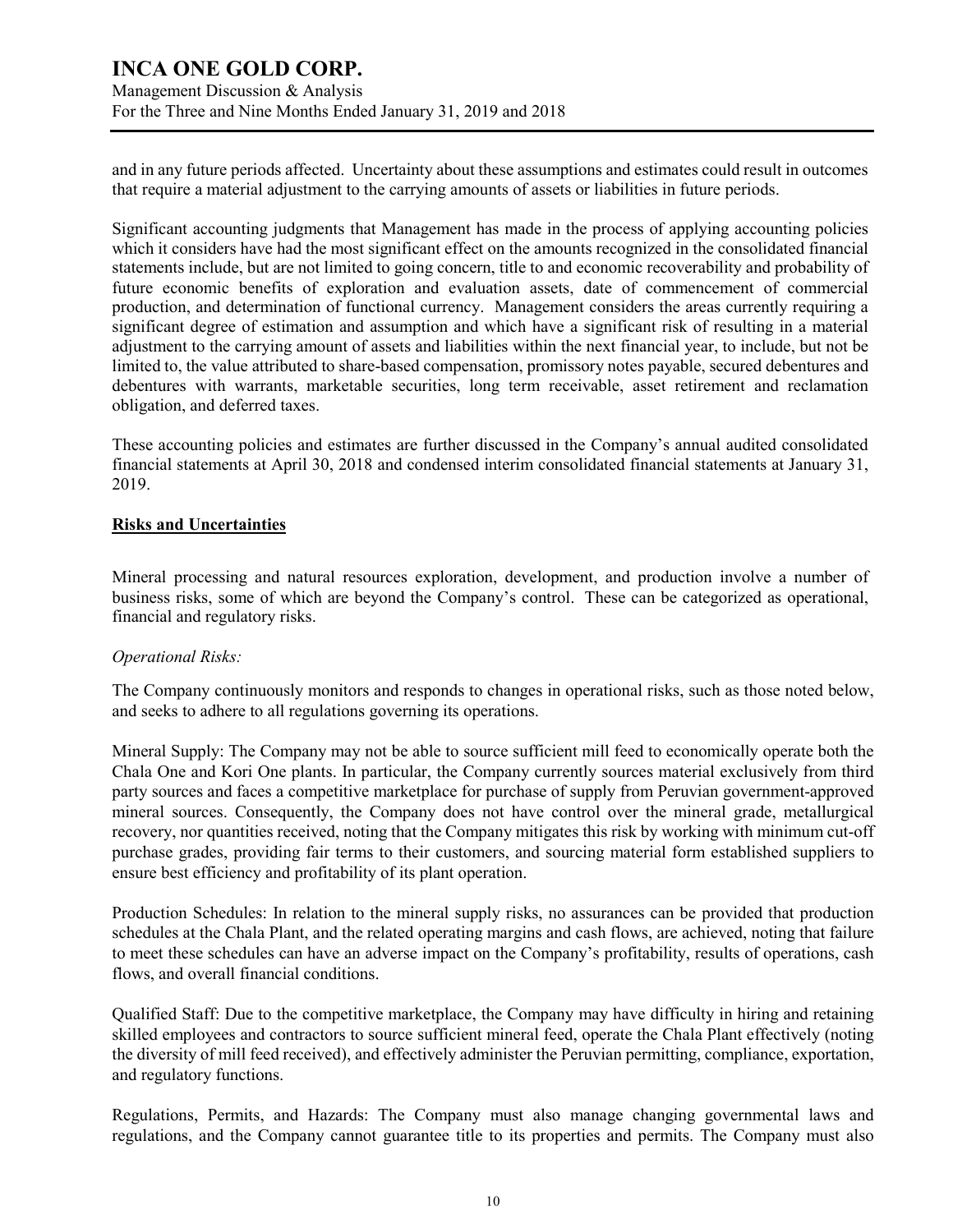# **INCA ONE GOLD CORP.** Management Discussion & Analysis For the Three and Nine Months Ended January 31, 2019 and 2018

contend with environmental hazards (including discharge of pollutants or hazardous chemicals), as well as industrial accidents and occupational and health hazards, mechanical failures, the unavailability of materials and equipment, and lack of accessibility to required expertise.

Resource Properties: The Company may not be able to find and develop resource properties economically. In addition, the Company may have to deal with development and mining issues including pit slope failures, unusual or unexpected rock formations, poor or unexpected geological or metallurgical conditions, poor or inadequate ventilation, failure of mine communication systems, poor water conditions, interruptions to gas and electricity supplies, human error and adverse weather conditions.

Acquisitions: There is no assurance that the Company will acquire additional mineral properties and/or processing plants and any acquisitions may expose the Company to new risks, and the mining industry is intensely competitive for the acquisition of new properties and plants.

# *Financial risks:*

Financial risks include commodity prices, interest rates and fluctuating foreign exchange rates, all of which are beyond the Company's control. Additional financial risks are the Company's ability to raise capital to continue funding its operations.

#### *Regulatory risks:*

Regulatory risks include the possible delays in getting regulatory approval to, and permits for, the transactions that the Board of Directors believe to be in the best interest of the Company, and include increased fees for filings, the introduction of ever more complex reporting requirements the cost of which the Company must meet in order to maintain its exchange listing.

#### *Financial Instruments and Risk:*

For a description of the risks faced by the Company with respect to financial instruments, see the Company's unaudited condensed interim consolidated financial statements for the three and nine months ended January 31, 2019.

# **Cautionary Statement on Forward-Looking Information**

This MD&A contains forward-looking statements. All statements, other than statements of historical fact, constitute "forward-looking statements" and include any information that addresses activities, events or developments that the Company believes, expects or anticipates will or may occur in the future including the Company's strategy, plans or future financial or operating performance and other statements that express management's expectations or estimates of future performance.

Forward-looking statements are generally identifiable by the use of the words "may", "will", "should", "continue", "expect", "anticipate", "estimate", "believe", "intend", "plan" or "project" or the negative of these words or other variations on these words or comparable terminology. All such forward-looking information and statements are based on certain assumptions and analyses made by the Company's management in light of their experience and perception of historical trends, current conditions and expected future developments, as well as other factors management believes are appropriate in the circumstances. These statements, however, are subject to known and unknown risks, uncertainties and other factors that may cause the actual results, level